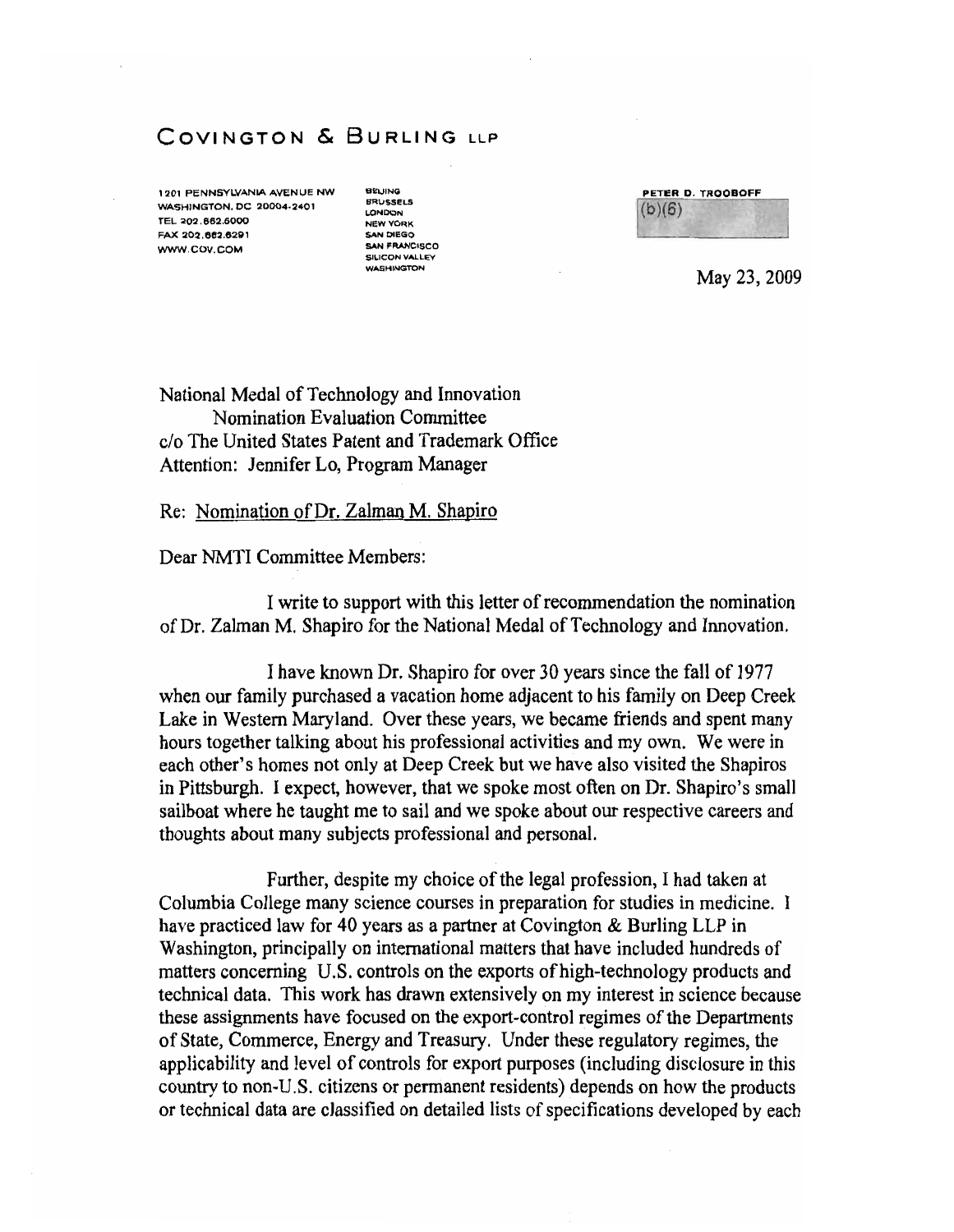$-2-$ 

Department (e.g., the Munitions List of the State Department and the Commodity Control List of the Commerce Department). Such classification requires considerable understanding of the detailed specifications of the products and technical data of our clients. I have spent thousands of hours with client scientists and engineers in deliberations over classification of a wide range of products including materials deposition in which Dr. Shapiro holds leading patents, machine tools, carbon-carbon composites (including analysis of some of the first issues raised by this technology), encryption and, most recently, energy, light and other applications of nanoscience to new products. Further, my practice has always involved a number of leading American and overseas multinational companies who are highly dependent on their export trade and whether export licenses are required to supply non-U.S. customers.

In short, while certainly I do not have the formidable technical background and experience in science that Dr. Shapiro possesses, I fully appreciate his contributions to his field and have worked with many who have well-recognized credentials and technical skills in that field. I am familiar with his available publications and the awards that be has received over the years.

I am pleased to support enthusiastically Dr. Shapiro's nomination for the National Medal of Technology and Innovation because of his unique and extraordinarily valuable contributions. While the importance of his inventions is well documented, I want to emphasize the remarkable innovation and creativity that they represent and also their importance to our national security and economic well being. His work on an iodide vapor deposition process for zirconium and hafnium occurred shortly after World War II when development of the U.S. nuclear navy constituted a pillar of the U.S. policy of deterrence and containment of the fonner Soviet Union. As the Nation turns again to increased use of nuclear energy, his work on nuclear fuels, particularly on the properties and manufacture of  $UO<sub>2</sub>$  continues to afford benefits to the American people. Finally, Dr, Shapiro's work on mixtures of uranium/plutonium fuels for power reactors offers the prospect for addressing in a constructive fashion the concern over potential diversion to military applications of fuel for civil energy uses.

It is equally important to emphasize the remarkable breadth of Dr. Shapiro's innovations. From food preservation and medical supply sterilization to diamond synthesizing, from cardiac pacemakers to power supplies, he has conceived of new innovations whose benefit to Americans and, indeed, people everywhere, has already been tangible but whose promise in the future may be even greater. In addition, these inventions of Dr. Shapiro, when viewed together,